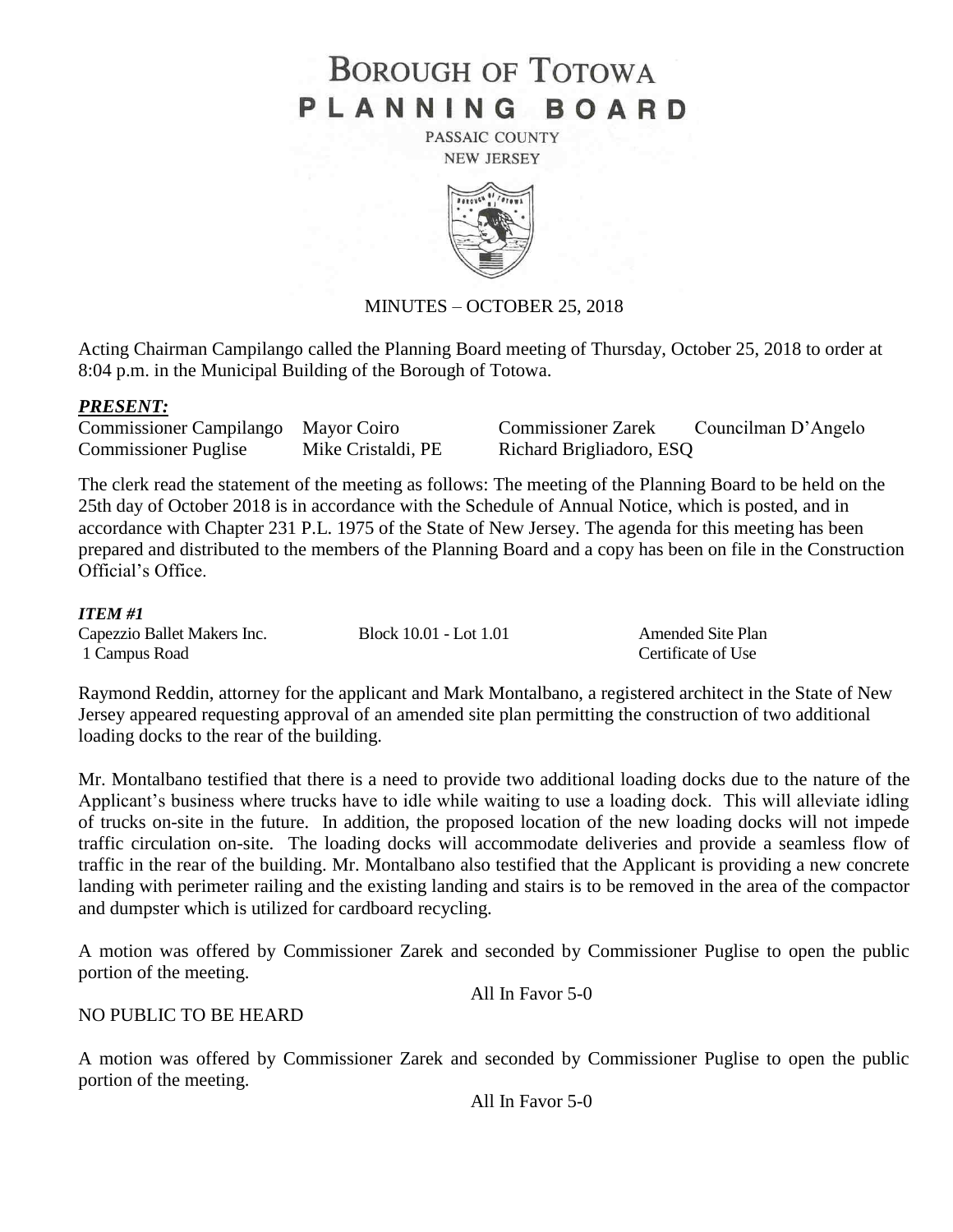A motion was offered by Commissioner Zarek and seconded by Commissioner Puglise to approve the amended site plan as presented. This approval is subject to and contingent upon the following conditions and will be memorialized in a Resolution at a future date:

1. All terms and conditions of the Board's prior resolutions shall remain in full force and effect except as satisfied or amended and not in conflict with this approval.

Five agreed to a roll call vote… 5-0

560

| <b>ITEM #2</b> |                     |                    |
|----------------|---------------------|--------------------|
| Pizza Nostra   | Block $139 -$ Lot 4 | Minor Site Plan    |
| Union Blvd.    |                     | Certificate of Use |

Karen Gravano and Ramona Rizzo appeared requesting approval for the continued occupancy of a pizzeria/restaurant at this location. The applicant will occupy approximately 1,000 sq. ft. of space.

Acting Chairman Campilango read a letter of intent into the record. The anticipated hours of operation will be from 11:00 a.m. to 11:00 p.m. seven days per week.

Testifying on behalf of the Applicant was Karen Gravano. With respect to signage, the Applicant will replace the sign in the space provided on the existing free-standing pylon sign. Also, there is an existing projecting sign where the Applicant will remove the text and replace it with the name of the new business. To the extent the Applicant will place a sign in the window area, such signage shall not exceed 20 percent (20%) of the window area in accordance with the Totowa Borough Sign Ordinance.

A motion was offered by Commissioner Zarek and seconded by Commissioner Puglise to approve the minor site plan as presented. This approval is subject to and contingent upon the following conditions and will be memorialized in a Resolution at a future date:

- 1. The construction of internal partitions, exits, entrances and fire safety devices are subject to and require the approval of the fire sub-code official, the fire inspector and the building inspector.
- 2. The applicant will supply the Chief of Police with an emergency contact list and will also obtain the approval of the Police Chief in regards to all alarms and security devices.
- 3. There will be no outside storage of equipment or materials except that which has been identified.
- 4. The applicant will comply with the Totowa Sign Ordinance.
- 5. All terms and conditions of the Board's prior resolutions remain in full force and effect except as satisfied or amended and not in conflict with this approval.

Five agreed to a roll call vote… 5-0

| 11 LW TJ           |                       |                          |
|--------------------|-----------------------|--------------------------|
| NJDC Urban Renewal | Block 154 - Lot 19.03 | General Development Plan |
| 169 Minnisink Road |                       |                          |

Lisa A. John-Basta, Esq. of the Law Firm Chiesa, Shahinian and Giantomasi, P.C., appeared requesting approval for an amended NJDC Urban Renewal General Development Plan. Ms. Basta presented a list of exhibits that will be used during testimony. Submitted in support of the application were the following documents:

1. Amended GDP consisting of pages 4, 5, 44, 45, 46, 50, 52, 55 and 113, new page 155b and a new Site Signage Plan, dated October 25, 2018, consisting of 22 pages; and

2. Site Plan Review Application, dated October 7, 2018.

*ITEM #3*

The following Exhibits were introduced into evidence by the Applicant during the course of the hearing process:

- **Exhibit 1**: entitled "Proposed Land Use Exhibit A", prepared by HDR, dated July 19, 2017.
- **Exhibit 2**: entitled "Proposed Land Use Exhibit A", prepared by Dynamic Engineering, dated October 12, 2018.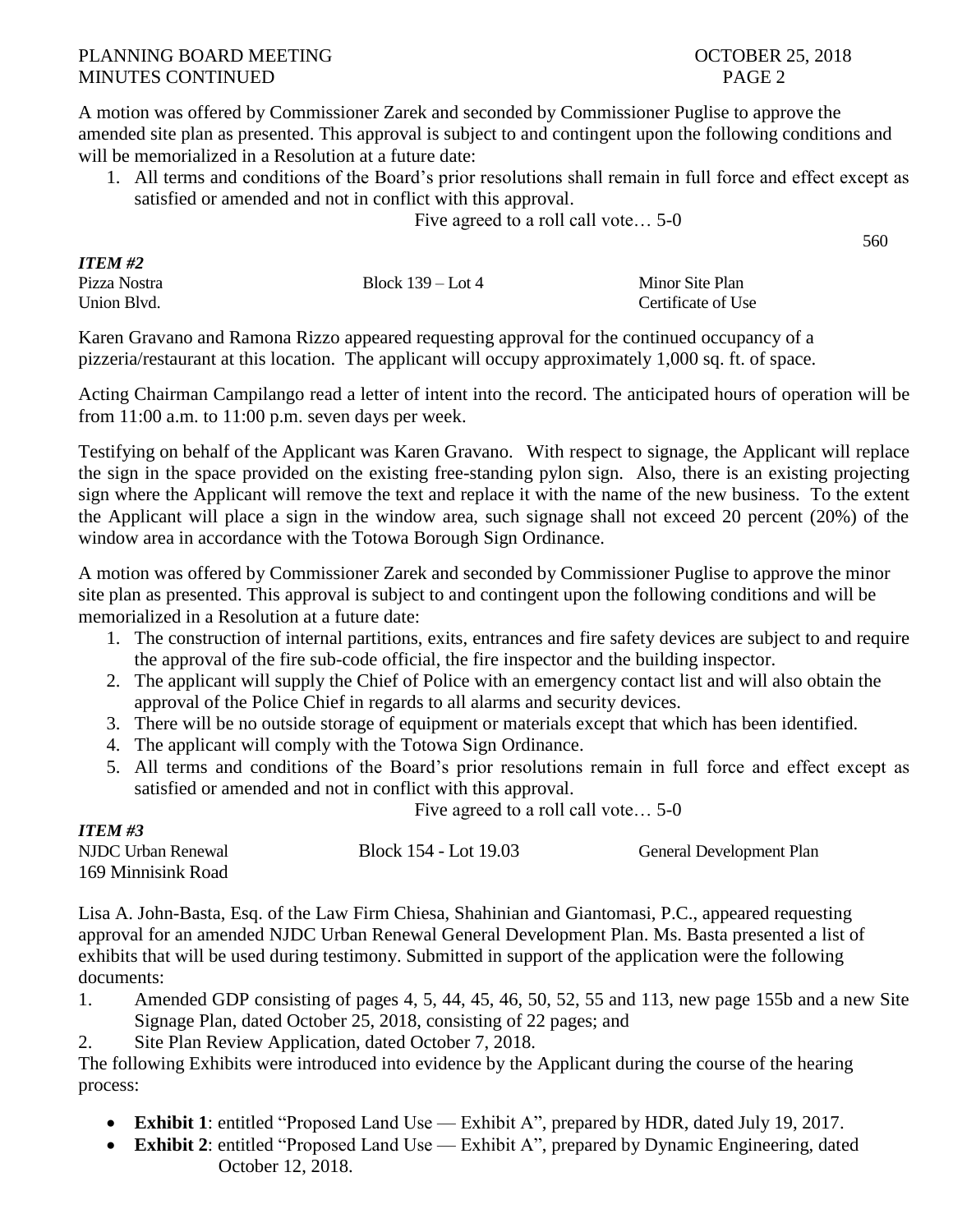# PLANNING BOARD MEETING THE SECOND OCTOBER 25, 2018 MINUTES CONTINUED PAGE 3

- **Exhibit 3**: entitled "Open Space Green Area Exhibit B", prepared by HDR, dated July 19, 2017.
- **Exhibit 4**: entitled "Open Space Green Area Exhibit B", prepared by Dynamic Engineering, dated October 12, 2018.
- **Exhibit 5**: entitled "Landscape Typologies Exhibit C", prepared by HDR, dated July 19, 2017.
- **Exhibit 6**: entitled "Landscape Typologies Exhibit C", prepared by Dynamic Engineering, dated October 12, 2018.
- **Exhibit 7**: entitled "Project Site Plan Exhibit D", prepared by HDR, dated July 19, 2017.
- **Exhibit 8**: entitled "Project Site Plan Exhibit'D", prepared by Dynamic Engineering, dated October 12, 2018.
- **Exhibit 9**: entitled "Site Calculations General Development Plan", prepared by HDR, dated July 19, 2017.
- **Exhibit 10**: entitled "Site Calculations General Development Plan", prepared by Dynamic Engineering, dated October 12, 2018.
- **Exhibit 11**: entitled "Circulation Plan Exhibit E", prepared by HDR, dated July 19, 2017.
- **Exhibit 12**: entitled "Circulation Plan Exhibit E", prepared by Dynamic Engineering, dated October 12, 2018.
- **Exhibit 13**: entitled "Building Design Parameter", page 155b, submitted October 15, 2018.
- **Exhibit 14**: entitled "NJDC Urban Renewal 169 Minnisink Road, Totowa, NJ Issued for Planning Board Submission for General Development Plan Approval October 25, 2018", prepared by T-Squared Design, consisting of 12 sheets.

The following Exhibits were introduced into evidence by the Board during the course of the hearing process:

- 1. **Exhibit B-1** Report dated October 25, 2018 from Darlene A. Green, P.P., AICP, Maser Consulting, P.A., Planner to the Planning Board; and
- 2. **Exhibit B-2** Report dated October 25, 2018 prepared by Michael Cristaldi, P.E., P.P. from Richard A. Alaimo Engineering Associates, Engineer to the Planning Board.

The Applicant proposes amendments to various aspects of its GDP including, but not limited to, the general location of its proposed assisted living residence and data center on the property, Open Space Plan, Circulation Plan and project implementation plan.

Testifying on behalf of the Applicant was Robert Freud, P.E., a licensed professional engineer employed by Dynamic Engineering Consultants, PC. Mr. Freud reviewed with the Board Member and Public Exhibit A-1. There are 14 Exhibits identified on Exhibit A-1. Mr. Freud reviewed each exhibit and identified the proposed amendments to the GDP from that which was previously approved. In addition to the above, Mr. Freud reviewed the Open Space Plan. He also provided testimony in regard to Exhibits 3 and 4 entitled the Open Space Green Area and highlighted the amendments that are now being proposed as part of this application. A passive of recreation park and stream greenway with access to and use by the general public are shown on Exhibit 4.

Mr. Freud testified that the General Development Plan is consistent with the provisions outlined in a redevelopment plan regarding perimeter setback and buffer strip. More specifically, all site improvements are proposed to be setback a minimum of 200 feet from the perimeter property line adjacent to the Echo Glen Development. Thus, no disturbances will occur within such 200 foot buffer areas. All site improvements are proposed to be setback a minimum of 100 feet from the perimeter property line adjacent to the residential uses that front on Minnisink Road, Rutherford Court, Roseland Avenue and Totowa Road. All site improvements are proposed to be setback a minimum 50 feet from the perimeter property line along Hydeway Drive. All site improvements are proposed to be setback a minimum of 50 feet from the perimeter property line along the Minnisink Road and Vreeland Avenue frontages and from adjacent industrial/commercial uses except for driveway access.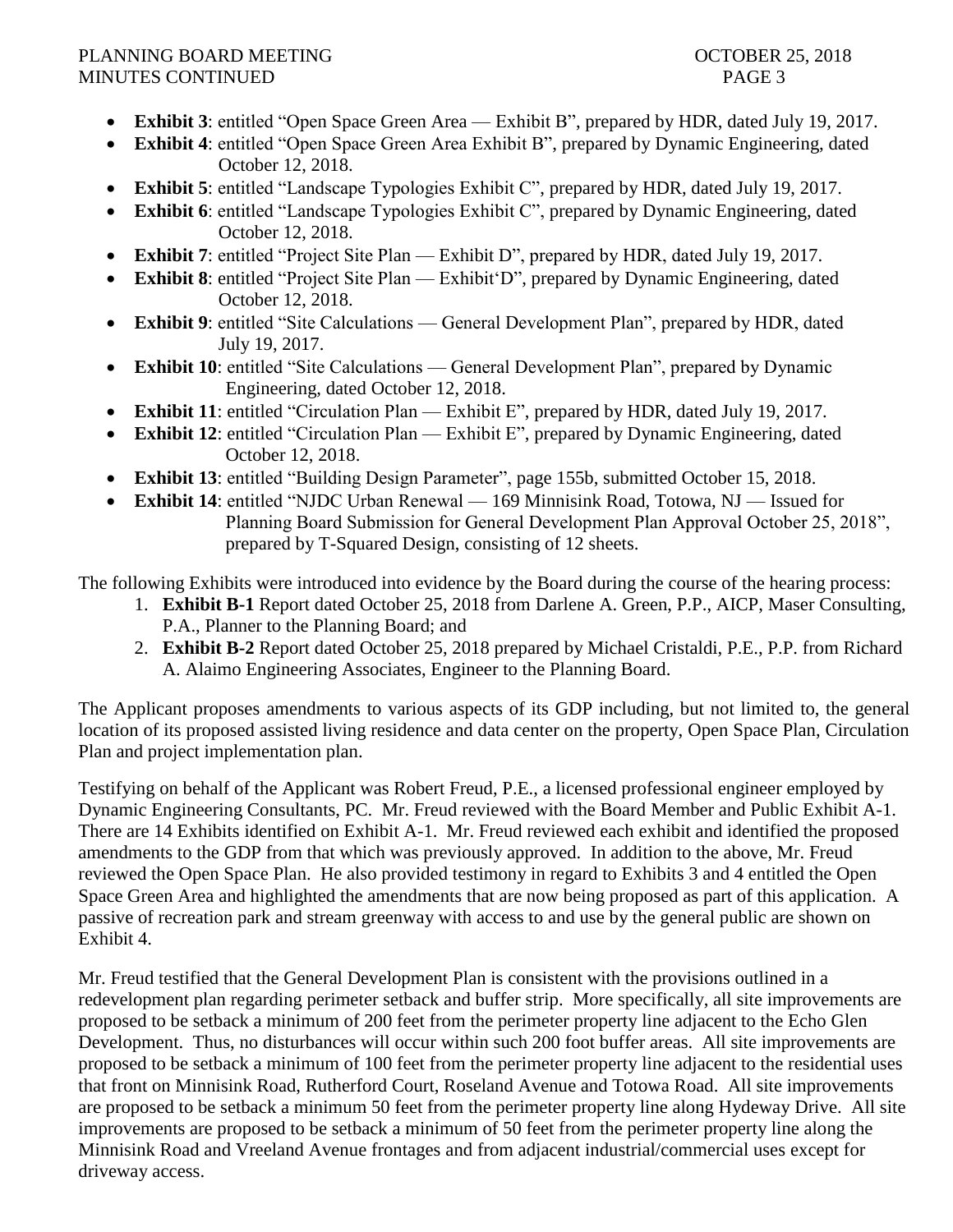# PLANNING BOARD MEETING **DEEPING COLLEGE 25, 2018** MINUTES CONTINUED PAGE 4

Furthermore, the General Development Plan is consistent with the provisions outlined in the Redevelopment Plan regarding landscape buffer screening. More specifically, the landscape buffer screen along the perimeter property line adjacent to residential uses is proposed to have a minimum width of 25 feet.

Mr. Freud testified in regard to public way B and emergency access to Hydeway Drive South. The roundabout on public road B was relocated slightly to the south to provide improved circulation and a place for a change of direction for the vehicles moving on site. The roundabout at public way B will provide access to the proposed data center on Lot 3. Mr. Freud reviewed with the Board the circulation plan identified as Exhibit 12. Mr. Freud also reviewed with the Board the Project Implementation Plan and the timeline for different improvements.

The Applicant then reviewed with the Board a proposed sign package. In regard to the site signage plan, the Applicant proposes a series of monuments signs, directional signs and pedestrian signs and are set forth as part of Exhibit 14. In Exhibit 14 is a sign location plan.

#### **Signs - Medical Building**

The Applicant has presented two wall sign options for the medical building. The options are A and B. After discussion between the Applicant and the Board it was agreed that the Applicant would provide medical building signage identified on the sheet titled – Southwest Elevation option B contained on page 8 of Exhibit 14. However, in regard to additional sign parameters, after the Board and the Applicant discussed this matter, it was agreed that the Board would reserve its rights to approve sign color, lighting and type once tenants for the medical office building are identified.

# **Signs - Assisted Living Facility**

The Applicant proposes wall and canopy signs for the assisted living facility. The canopy signs are located over each of the buildings three main entrances. Page 11 of Exhibit 14 provides the details for the canopy signs for the assisted living facility. The east elevation for the assisted living facility proposes a sign at approximately 35.5 square feet. The west elevation proposes two canopy signs at 28.5 square feet apiece. After a discussion between the Applicant and the Board, it was agreed that the Board reserves its rights to approve the sign color and lighting and type once an operator is identified.

On page 12 of Exhibit 14, the assisted living facility proposes two wall signs. Each sign measures 44 feet wide and 3 feet tall or 132 square feet per sign. The Board questions whether or not a sign of that size is appropriate based on the type of assisted living building to be constructed. The signs appear to be so wide that the letters span across a facade with projections and recesses such that the letters will be on a different plane. Therefore, after discussion it was agreed that the Board would reserve its rights to approve the size of the two wall signs along with the sign color lighting and type once an operator is identified.

A motion was offered by Commissioner Zarek and seconded by Commissioner Puglise to open the public portion of the meeting.

Five agreed to a roll call vote… 5-0

Mr. Michael Cuocolo, 37 Artillery Park Road had questions regarding the differences between the previously approved General Development Plan application and the proposed amendments to the General Development Plan approval. Mr. Cuocolo also had questions regarding how electric power would come to the site via Minnisink Road.

Tina Krankel, 33 Roseland Avenue had general questions in regard to the proposed data center on Lot 3.

Mr. Terry Sabol, 135 Minnisink Road testified in regard to construction related activities including, but not limited to dust being generated from construction on the site, hours of operation of the construction activities and noise from trucks engaging in construction activities.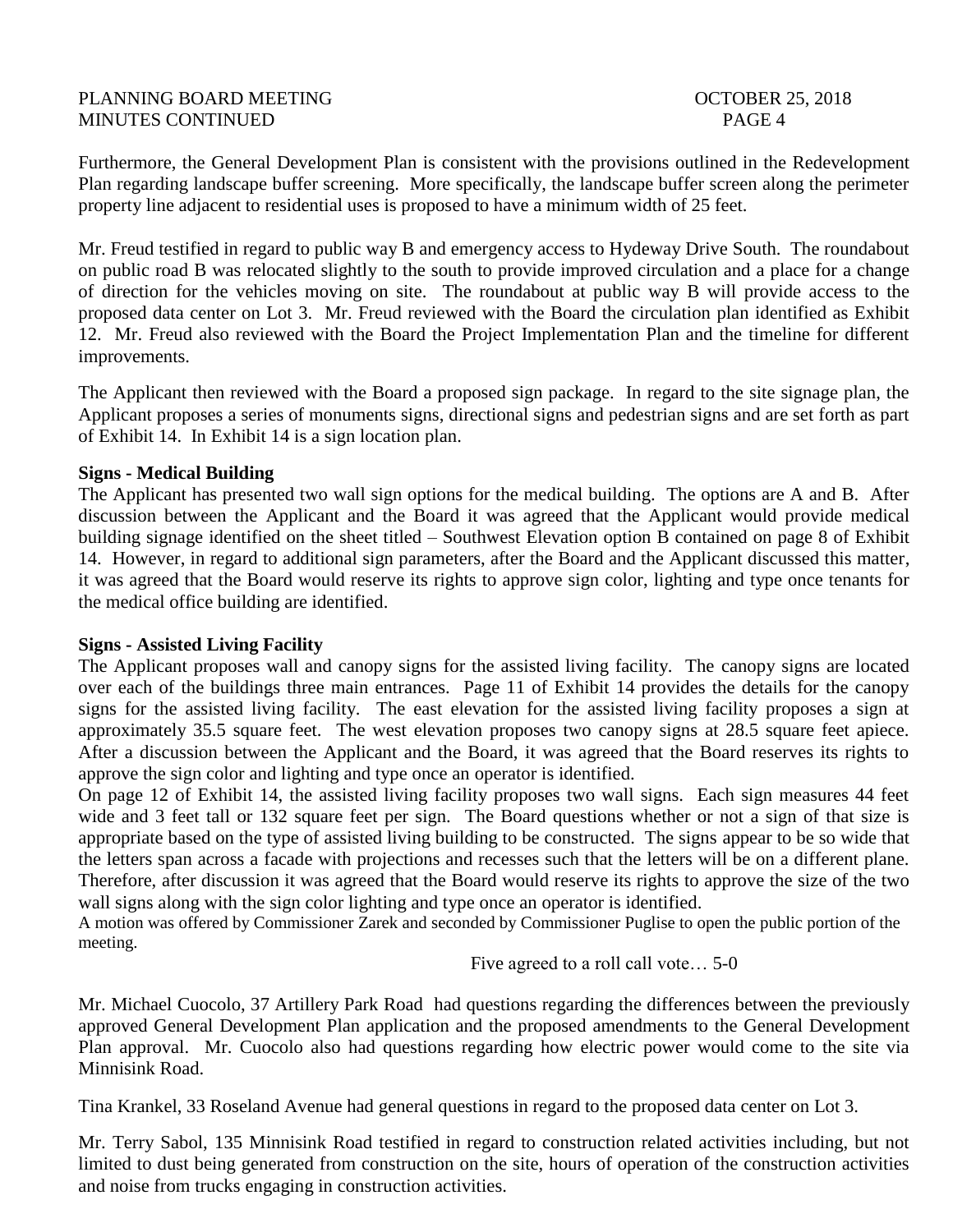### PLANNING BOARD MEETING THE SECOND OCTOBER 25, 2018 MINUTES CONTINUED **PAGE 5**

Mr. Markovski a resident of 27 Roseland Avenue had similar complaints regarding dust and noise generated from construction activities.

A motion was offered by Commissioner Zarek and seconded by Commissioner Puglise to close the public portion of the meeting.

Five agreed to a roll call vote… 5-0

After further discussions, a motion was offered by Commissioner Zarek and seconded by Commissioner Puglise to approve the amended General Development Plan as presented. This approval is subject to and contingent upon the following conditions and will be memorialized in a Resolution at a future date:

- 1. This approval is granted strictly in accordance with any recommendations set forth on the record by the Planning Board at the time of the public hearing on October 25, 2018.
- 2. The granting of this application is subject to and conditioned upon the Applicant complying with all terms and conditions set forth in the Board Planner's Review Report prepared by Darlene A. Green, P.P., AICP, Maser Consulting, PA, dated October 25, 2018.
- 3. The granting of this application is subject to and conditioned upon the Applicant returning to the Planning Board on an application for development of each phase of the General Development Plan.
- 4. The granting of this Application is subject to and conditioned upon the Applicant complying with the sign location plan Exhibit 14 prepared by T-Square Designed dated October 25, 2018 and set forth on sheet 2 and contained on sheets 2 through 5.
- 5. The granting of this Application is subject to and conditioned upon the Applicant providing wall signs for the medical office building as identified on Exhibit 14 Option B, page 8, T-Square Design dated October 25, 2018.
- 6. The granting of this Application is subject to and conditioned upon the Applicant providing canopy signs for the assisted living facility as set forth on Exhibit 14 sheet 11 prepared by T-Square Design dated October 25, 2018.
- 7. The granting of this Application is subject to and conditioned upon the Board's reservation of the right to approve sign color, lighting and type of signage for both the medical office building and assisted living facility once operators are identified.
- 8. The granting of this Application is subject to and conditioned upon the two wall signs proposed for the assistant living facility and identified on Exhibit 14 sheet 12 prepared by T-Square Design dated October 12, 2018. The Board reserves it's rights to approve the sign size, color, lighting and type once an operator is identified.
- 9. The granting of this application is subject to and conditioned upon the Applicant agreeing to open and maintain an escrow account with the Borough of Totowa and to keep the account current with sufficient funds for inspection and review fees.

Five agreed to a roll call vote… 5-0

# *ITEM #4*

| Senator Kristin Corrado | Block $166.04 -$ Lot 1 | Minor Site Plan    |
|-------------------------|------------------------|--------------------|
| 999 Riverview Drive     |                        | Certificate of Use |

Senator Corrado appeared seeking approval to locate her legislative office at this location. Kirstin M. Corrado is a New Jersey State Senator elected to serve the  $40<sup>th</sup>$  Legislative District. Senator Corrado and her staff will utilize the office to meet with her constituents and to perform work essential to governing as a New Jersey State Senator. The Applicant will occupy an office which is approximately 1,500 square feet in area.

Acting Chairman Campilango read a letter of intent into the record. There will be four employees on-site. The anticipated hours of operation are Monday through Friday, from 9:00 a.m. to 5:00 p.m. Parking is shared in common with other tenants at this location. In regard to signage, the Applicant will have signage on the entrance door to the office suite, and name on the directory.